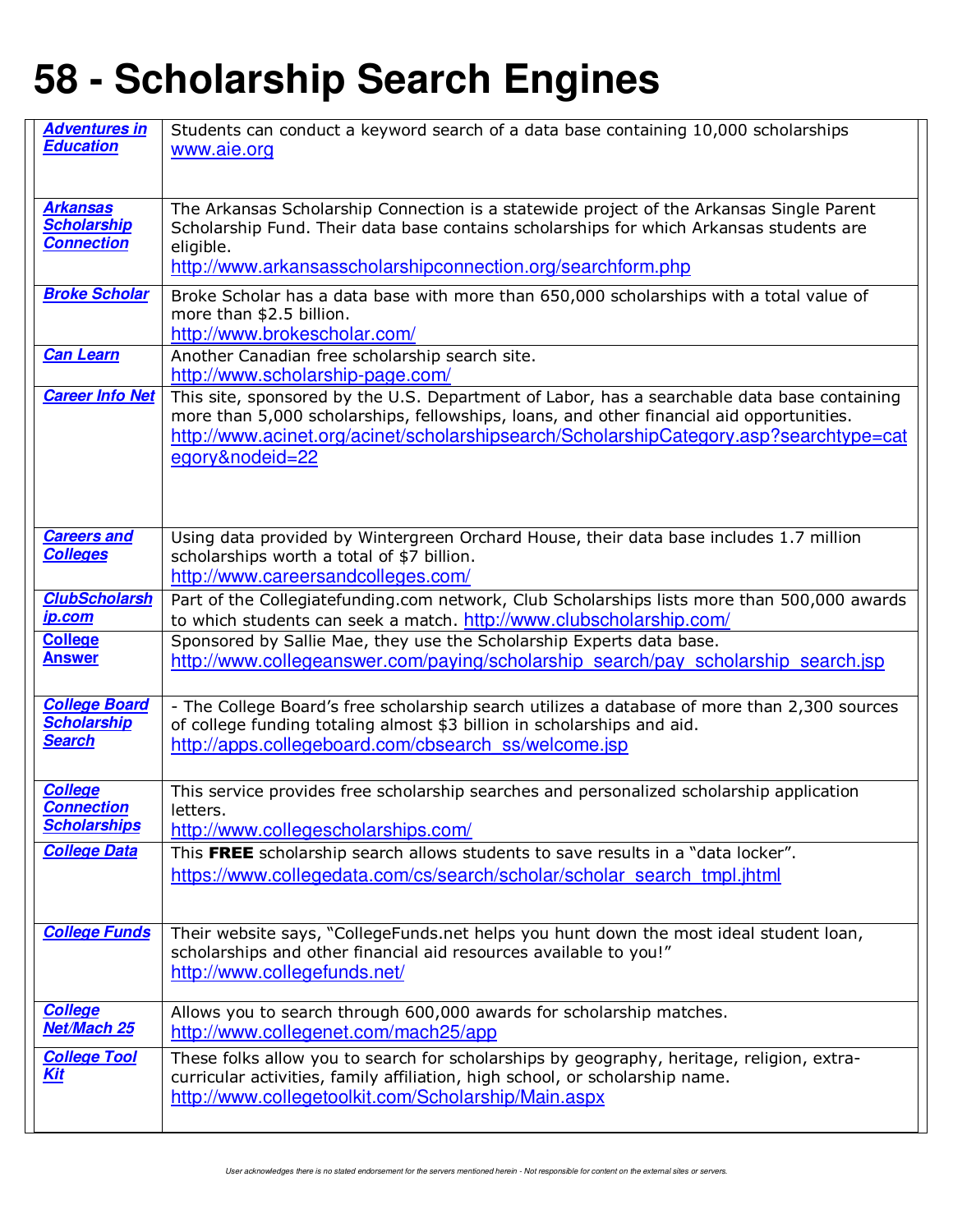| <b>Discover</b><br><b>Nursing</b>           | - If you are or will be studying nursing, give this free scholarship search a try. You will<br>probably find more nursing scholarships here than in any other source.                      |
|---------------------------------------------|--------------------------------------------------------------------------------------------------------------------------------------------------------------------------------------------|
| <b>Scholarship</b>                          | http://www.discovernursing.com/scholarship-search                                                                                                                                          |
| <b>Search</b>                               |                                                                                                                                                                                            |
| <b>eCampus</b><br><b>Tours</b>              | The eCampus Tours search uses a database of more than 10,000 scholarship programs that<br>distribute awards worth more than \$36 million.                                                  |
|                                             | http://www.ecampustours.com/payingforcollege/scholarshipsandgrants/freescholarshipse                                                                                                       |
|                                             | arch.htm                                                                                                                                                                                   |
| <b>Education</b>                            | An online scholarship search provided by the folks from Peterson's Guide.                                                                                                                  |
| Planner -                                   | http://www.educationplanner.com/education_planner/paying_article.asp?sponsor=2859&                                                                                                         |
|                                             | articleName=Grants and Scholarships                                                                                                                                                        |
| <b>Fast Aid</b>                             | These folks say they are, "The World's largest and oldest private sector scholarship database.                                                                                             |
|                                             | www.fastaid.com                                                                                                                                                                            |
| <b>Fast Web</b>                             | FASTWEB requires you to build a profile and FASTWEB uses the profile to match you to                                                                                                       |
|                                             | scholarships you might qualify for. You still have to determine if you meet all the criteria.<br>You will have to decline to participate in surveys and such but that does not affect your |
|                                             | scholarship possibilities through FASTWEB.                                                                                                                                                 |
| financial aid                               | www.www.fastweb.com<br>- Much like or perhaps identical to the SRN scholarship search tool.                                                                                                |
|                                             | http://www.studentloanxpress.com/                                                                                                                                                          |
| <b>Financial Aid</b>                        | This free scholarship search engine lists scholarships worth \$1.45 billion.                                                                                                               |
| <b>Officer</b>                              | http://www.financialaidofficer.com/scholarship search                                                                                                                                      |
| <b>Find Tuition</b>                         | - This free scholarship search site lists \$24 billion in scholarships.<br>www.findtuition.com                                                                                             |
| <b>Free</b>                                 | These folks offer an online scholarship search and a free downloadable scholarship guide.                                                                                                  |
| <b>Scholarship</b><br><b>Guide</b>          | www.freescholarshipguide.com                                                                                                                                                               |
| <b>Free</b>                                 | There's not much descriptive information on this search site, so we can only offer you a link                                                                                              |
| <b>Scholarship</b><br><u>Info</u>           | to it.                                                                                                                                                                                     |
| <b>Free</b>                                 | www.freescholarshipinfo.org<br>- This site doesn't list as many scholarships as some sites, but it's very well done and lists                                                              |
| <b>Scholarship</b>                          | some awards not often found elsewhere.                                                                                                                                                     |
| <b>Search</b>                               | http://www.freschinfo.com/                                                                                                                                                                 |
| <b>Go College</b>                           | Their search encompasses 800,000 individual awards worth over \$2.8 billion in scholarships,<br>and they say they maintain a strict privacy policy.                                        |
|                                             | www.gocollege.com                                                                                                                                                                          |
| <b>Hot courses-</b><br><b>Student Money</b> | A UK based scholarship search.                                                                                                                                                             |
| <b>Illinois Mentor</b>                      | http://www.scholarship-search.org.uk/<br>This scholarship finder is sponsored by the Illinois Student Assistance Commission but is                                                         |
|                                             | available to all current or college-bound students.                                                                                                                                        |
|                                             | http://www.illinoismentor.org/FinAid/scholarship search/default.asp                                                                                                                        |
| <b>Immediate</b><br><b>Scholarships</b>     | - In about 30 seconds this site will match students to scholarships worth between \$500 and<br>\$50,000                                                                                    |
|                                             | http://www.immediate-scholarships.com/                                                                                                                                                     |
| <b>International</b><br><b>Education</b>    | - The IEFA website was created to be a resource for financial aid, college scholarship and                                                                                                 |
| <b>Financial Aid</b>                        | grant information for US and international students wishing to study abroad.<br>http://www.iefa.org/                                                                                       |
|                                             |                                                                                                                                                                                            |

User acknowledges there is no stated endorsement for the servers mentioned herein - Not responsible for content on the external sites or servers.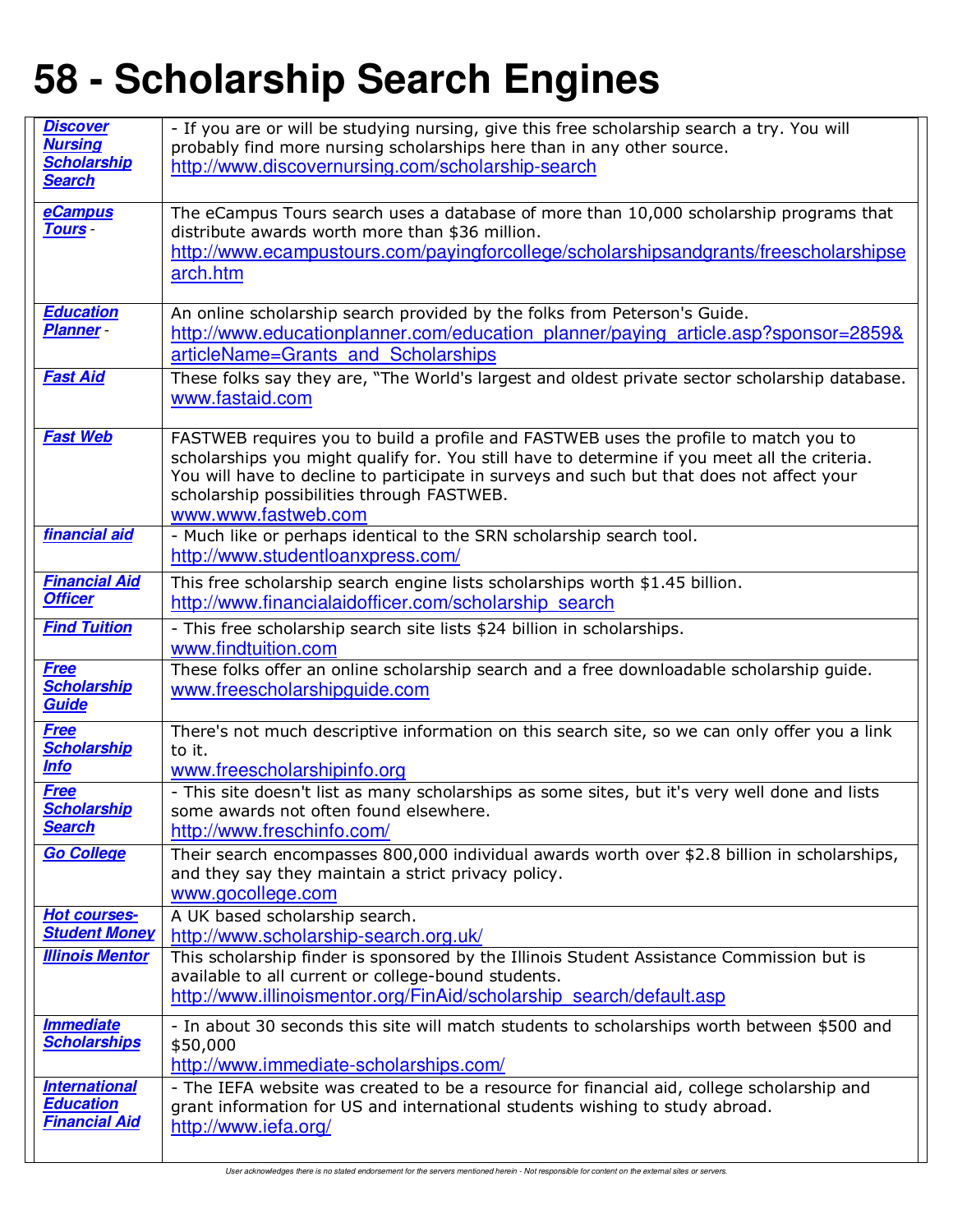| <b>International</b><br><b>Scholarships</b>                                                      | This scholarship search is fairly unique because it features scholarships for international<br>students and scholarships for study abroad programs.                                                                                                                                                  |
|--------------------------------------------------------------------------------------------------|------------------------------------------------------------------------------------------------------------------------------------------------------------------------------------------------------------------------------------------------------------------------------------------------------|
|                                                                                                  | http://www.internationalscholarships.com/                                                                                                                                                                                                                                                            |
| <b>Joint</b><br><b>Academic</b><br><b>Scholarship</b><br><b>Online</b><br><b>Network</b>         | The introduction on their website says, "The scholarships in the database apply to Australian<br>graduate & post graduate students wishing to study at home or abroad, and to international<br>students wishing to study in Australia."<br>http://www.jason.edu.au/                                  |
| <b>Kalamazoo</b><br><b>Community</b><br><b>Foundation</b><br><b>Scholarship</b><br><b>Search</b> | Specifically designed to meet the needs of Kalamazoo area residents seeking scholarship<br>information.<br>www.kalfound.org/page10933.cfm                                                                                                                                                            |
| <b>Kentucky</b><br><b>Scholarship</b><br><b>Search</b>                                           | - The State of Kentucky sponsors the free scholarship search.<br>http://www.gohigherky.org/FinAid/Scholarship Search/                                                                                                                                                                                |
| <b>Maine</b><br><b>Scholarship</b><br><b>Search</b>                                              | State of Maine sponsors this online scholarship search.<br>http://www.famemaine.com/education/ScholarshipSearch.asp                                                                                                                                                                                  |
| <b>Maryland</b><br><b>Higher</b><br><b>Education</b><br><b>Commission</b>                        | Although sponsored by the State of Maryland, this search may be helpful to other students as<br>well.<br>http://www.mhec.state.md.us/RegentScripts/mdwb01Project.exe?CMD=mdwb51Request<br><b>ApplSearchPage</b>                                                                                      |
| <b>Military.com</b>                                                                              | This site claims to help students find, "millions of dollars in scholarships and grants<br>exclusively for the military community".<br>www.military.com                                                                                                                                              |
| my free degree                                                                                   | Their database contains, "billions of dollars of college scholarships and financial aid awards",<br>including some for bowlers, knitters, "C" students, cartoonists, etc.<br>www.myfreedegree.com                                                                                                    |
| <b>Nationally</b><br><b>Coveted</b><br><b>Scholarships</b><br>and<br><b>Fellowships</b>          | - Not really a scholarship match program but a very good site that lists undergraduate,<br>graduate and postdoctoral awards.<br>http://scholarships.fatomei.com/                                                                                                                                     |
| <b>Nelnet College</b><br><b>Planning</b>                                                         | A college planning site which includes a free scholarship finder.<br>http://www.collegefunds.net/                                                                                                                                                                                                    |
| <b>Next Student -</b>                                                                            | According to their site, they give you free access to a database "of more than 42,000 college<br>funding sources comprised of more than 2.4 million individually awarded scholarships valued<br>at over 3.4 billion dollars.<br>http://www.nextstudent.com/scholarship-search/scholarship-search.asp |
| <b>Pacific</b><br><b>Northwest</b><br><b>Scholarship</b><br><b>Guide</b>                         | A free online scholarship match program maintained by the nonprofit College Planning<br>Network, serving students of the Pacific Northwest.<br>http://www.collegeplan.org/cpnow/pnwguide/pnwguide.htm                                                                                                |
| <b>Scholar Site</b>                                                                              | Their introduction reads, "Welcome to ScholarSite.com, the site that allows you to search for<br>scholastic financial aid quickly and accurately, without forcing you to lose time and privacy by<br>entering personal information."<br>www.scholarsite.com                                          |